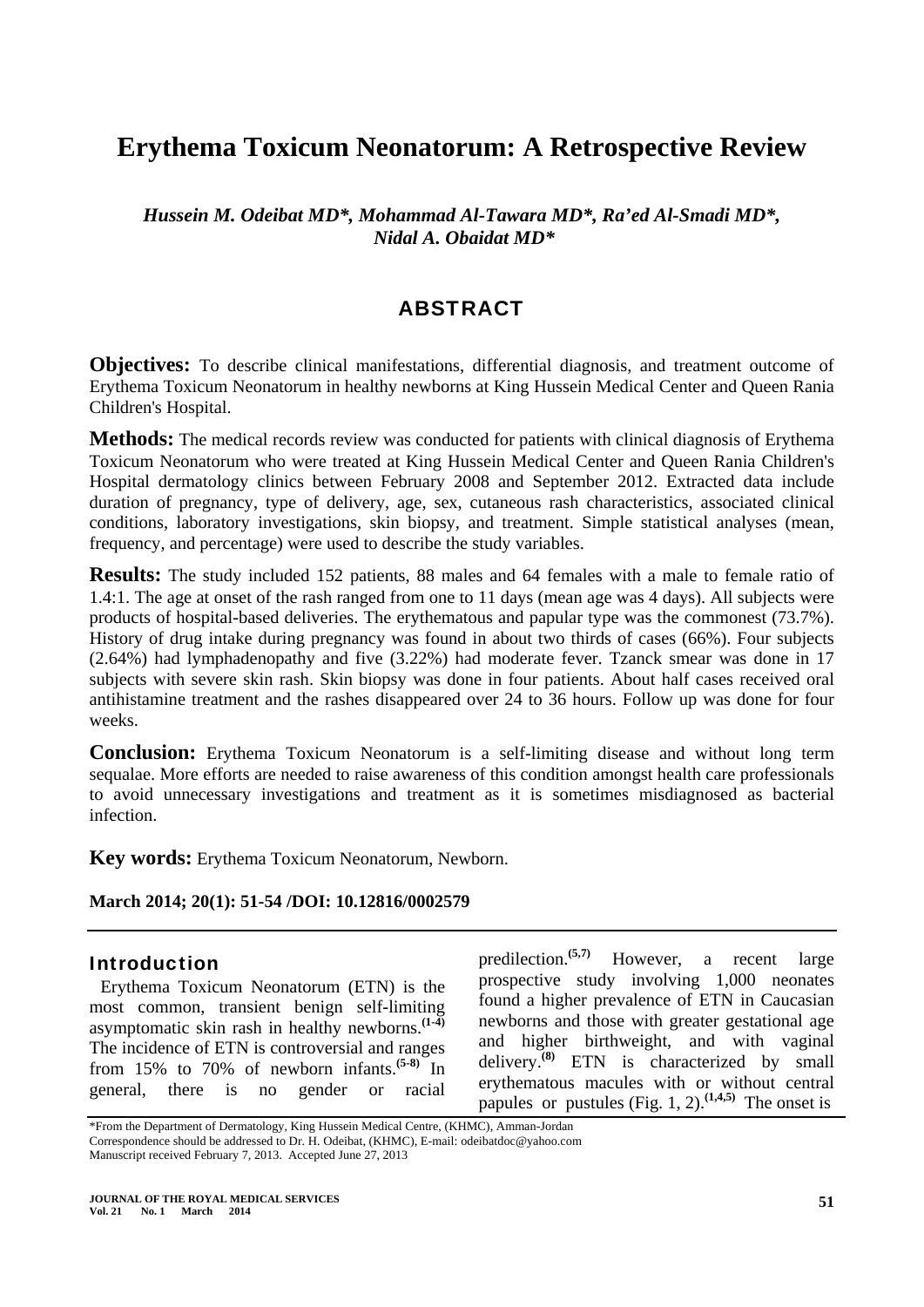

typically during the first 48 hours after birth and the lesions usually last for two to three days, although the pustular eruption may persist longer.<sup> $(2,5,6,9)$ </sup> The most characteristic of ETN is the flea bite picture with a minute white yellow papule on an erythematous base. The pustular variant is seen in about 30% of cases. Lesions often begin on the face and spread to affect the trunk and limbs.**(8)** Palms and soles are characteristically not affected. The rash usually resolves without permanent sequalae. **(1,4,7,10)**  Typical lesions are usually easily diagnosed; therefore laboratory investigations are often not necessary.**(5)** However when investigation are performed, peripheral blood smear show eosinophilia in 18% of cases;**(4,11)** and this is usually more evident when the eruption has a predominant pustular component. The pathology of ETN is usually performed in a limited number of cases. The papular lesions are characterized by eosinophils infiltration of the outer root sheath of hair follicles.**(4,5,9,12,13)** The pustular lesions show intrafollicular accumulation of eosinophils immediately below the stratum corneum.**(10)** Tzank cytological smear of the pustule content demonstrates inflammatory cells, more than 90% of which are eosinophils.**(5,9,14,15)** The cause of the ETN is not yet established, although multiple theories have been proposed. Leiner coined the term 'Erythema Toxicum Neonatorum' in 1912 and he linked the condition to gastrointestinal disturbances.<sup>(5,10)</sup> Mayerhofer and Lypolt-Knajnovic found blood eosinophilia as well as eosinophils in pustules and they proposed allergy as a mechanism.**(4,5,7,11,15)** This theory gained weight as the administration of antihistamines to affected babies was found to reduce the duration of the rash by half.**(5)** The possibility that ETN



could be a graft versus host reaction through maternal-baby lymphatic system was suggested by Bassukas in 1992. **(5,6,9,15)** Erythema could also be secondary to the newborn skin reaction to mechanical and heat stimulation.**(4,7,15)** Increased level of immunological and inflammatory mediators suggests that ETN may also be an immune system reaction.<sup> $(1,4,5,7,11,16,17)$ </sup> The aim of this review was to describe epidemiology, clinical manifestations, differential diagnosis, and treatment outcome of erythema toxicum neonatorum in healthy newborns at King Hussein Medical Center and Queen Rania Children's Hospital.

## **Methods**

The medical records of patients with clinical diagnosis of erythema toxicum neonatorum who were treated at King Hussein Medical Center and Queen Rania Children Hospital dermatology clinics between February 2008 and September 2012 were reviewed retrospectively. Extracted data include duration of pregnancy, type of delivery, age, gender, cutaneous rash characteristics, associated clinical conditions, laboratory investigations, skin biopsy, and treatment. Simple statistical analyses (mean, frequency, and percentage) were used to describe the study variables.

# Results

The study included 152 patients, 88 males and 64 females with a male to female ratio of 1.4:1. The age at onset of the rash ranged from 1 to 11 days (mean age of 4 days). All study subjects were product of hospital based deliveries and all were breastfed. Table I shows the study parameters and clinical manifestations with the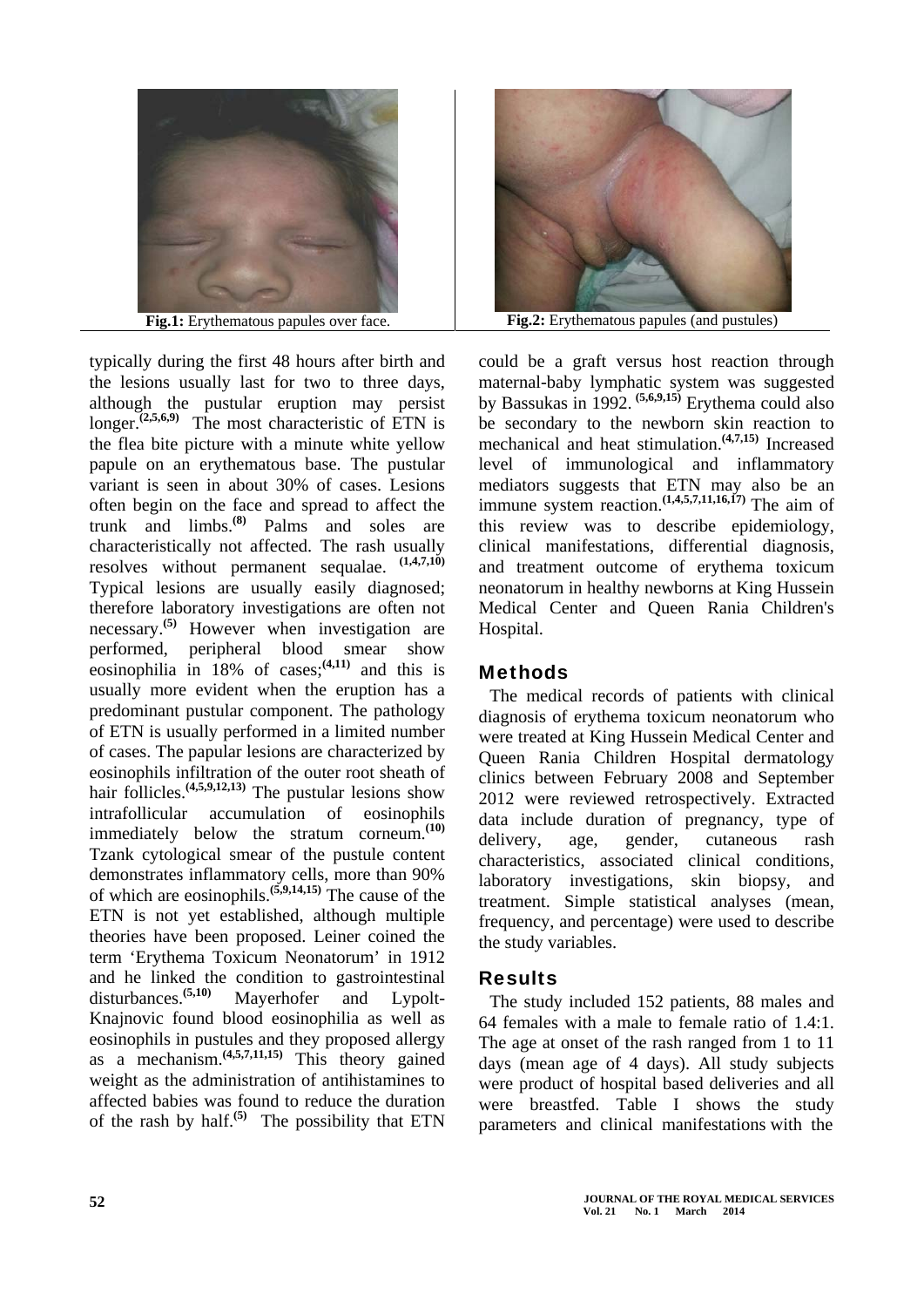Table I: Demographic data and clinical manifestation among the study group.

| Entity                           | No. | $\%$ |
|----------------------------------|-----|------|
| <b>Sex</b>                       |     |      |
| Males                            | 88  | 57.9 |
| Females                          | 64  | 42.1 |
| Erythematous and papular type    | 112 | 73.7 |
| Pustular type                    | 40  | 26.3 |
| Skin rash with lymphadenopathy   | 4   | 2.6  |
| Skin rash with moderate fever    | 5   | 3.2  |
| History of drug intake<br>during | 96  | 63.1 |
| pregnancy                        |     |      |
| Complete blood count             | 17  | 11.2 |
| Tzanck smear                     | 17  | 11.2 |
| Skin biopsy                      | 4   | 2.6  |
| Antihistamine therapy            | 78  | 51.3 |

erythematous and papular type being the commonest (70.15%). Mothers of 96 patients (63.16%) admitted drug (unspecified) intake during pregnancy. High eosinophil count was evident in complete blood count (CBC) and in Tzank cytological smears from the pustules of 17 patients with severe pustular skin rash.

 Histological examination showed typical subcorneal and intrafollicular accumulation of eosinophils in skin biopsy of four patients with severe skin rashes, who also had fever and lymphadenopathy. Seventy- eight (51.3%) cases were treated with oral antihistamine in the form of dimethindene maleate in a dose of 10 drops three times daily for seven days; the rash disappeared within 24-36 hours. Follow up was done for four weeks, with no permanent sequelae in any of the involved subjects.

## **Discussion**

Most of our cases had the onset of ETN two to three days after delivery. However, four cases started at nine days of age. Delayed onset in full term infants, as late as 10 days of age, has been observed by other studies.**(5, 6)** This study showed predominance of male patients with a ratio of 1.4:1. This is not in agreement with most studies,**(5,10,14)** but similar results have been observed in others.**(2,4,11)** The most common skin rash type was erythematous and papular (73.7%) followed by the pustular type (26.3%) and this is similar to other studies.<sup>(5,6,10)</sup> Lymphadenopathy was noted in four subjects (2.6%), who also had fever and severe skin rash. The main differential diagnosis in these cases was bacterial infection. Complete blood count from these patients

showed peripheral eosinophilia and pus cultures yielded negative results. Tzanck cytological smears and skin biopsy were performed in these patients, where the diagnosis of ETN was confirmed and the lymphadenopathy disappeared with time.

The presence of lymphadenopathy in patients with ETN has not been reported previously and is not expected due to the non-infectious nature of the condition. Its presence in these subjects triggered further investigations in the affected patients, but infection was not confirmed and the patients' condition improved without antibiotic treatment. Tzanck smear and CBC were also done in 13 more patients with moderately severe skin rash, in whom these tests showed the characteristic eosinophil content of the pustules and peripheral eosinophilia on differential blood count. As the diagnosis of ETN was clinically evident in the rest of the subjects, skin biopsy and Tzanck smear were deemed unnecessary. Although erythema toxicum neonatorum appears to be a common condition in newborns, its pathogenesis is still largely unknown.**(17)** This theory of allergy is further supported by increased eosinophils in blood and in affected tissues as evident in Tzank smears and skin biopsies. It is suggested that leukotriene B4 and eosinophil chemotactic factor play an important role in attracting eosinophils to the skin.**(5,16)** 

A limitation of our study was its retrospective nature as this hindered the possibility of performing any further laboratory tests.

## Conclusion

ETN is a common generally benign selflimiting condition in the newborn. It is frequently misdiagnosed as bacterial infection; therefore, a dermatological consultation is helpful to avoid unnecessary treatment and investigation, which are only needed in a small number of cases. A future larger prospective study is advised to help assess theory of allergy and further uncover the mysteries of this condition.

#### References

- 1. **Marchini G, Nelson A, Edner J,** *et al.* Erythema toxicum neonatorum. *Pediatric Research* 2005: 58, 613-616.
- 2. **Liu C, Feng J, Qu R, Zhou H,** *et al.* Epidemiologic study of the predisposing factors in